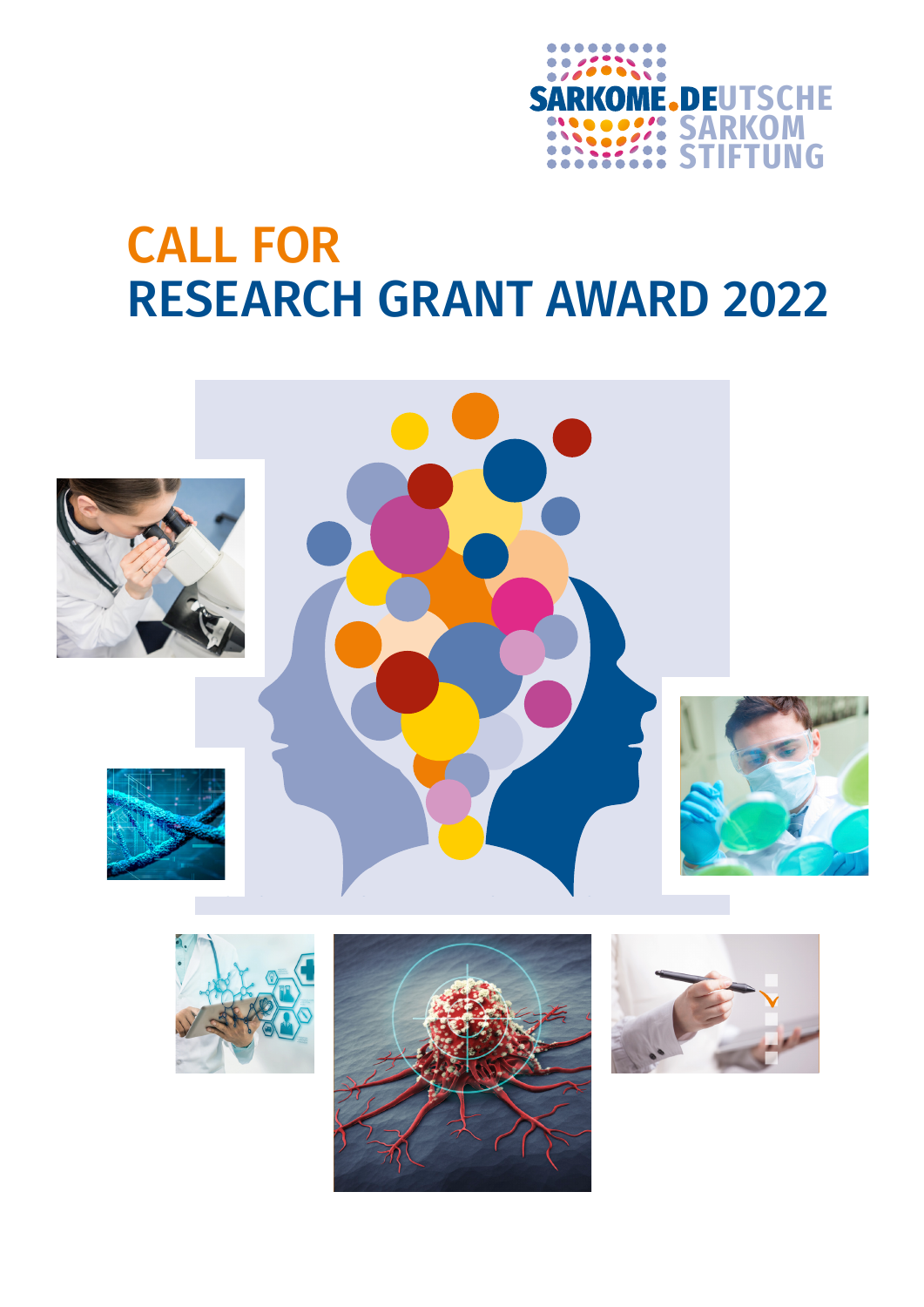From the statutes: The mission of the German Sarcoma Foundation is particularly realized through the activities of the foundation in six specially defined fields of action (HFs). HF1 stands for sarcoma research, which essentially has the goal of promoting research - by initiating or participating in research measures.

# CALL FOR RESEARCH GRANT AWARD 2022



- $\blacksquare$  In 2022, the German Sarcoma Foundation will offer this award for the first time to support project ideas/projects in the field of sarcoma research, especially for younger colleagues (age = under 35 years).
- $\blacksquare$  The call for applications for the grant award will be officially opened on May 9, 2022 and the application deadline is August 7, 2022 (Sunday, 8:00 pm). Please submit applications online with the application documents (in German or English at www.sarkome.de) to sarkomforschung@sarkome.de
- The research grant award, endowed with 25,000 EURO from donations of patients/ relatives, seeks to support initiative and creativity in the field of sarcoma research. Sarcoma experts and patient representatives will jointly present the award at this year's Sarcoma Conference in Mannheim, Germany, September 22-24, 2022.

# 1) Objective

The aim of the Research Grant Award of the German Sarcoma Foundation is to promote sarcoma research among young physicians/scientists in Germany. Sarcoma refers to all known sarcoma subtypes, essentially in the three categories of

- $\blacksquare$  Malignant soft tissue tumors (soft tissue sarcomas)
- **n** GIST (Gastrointestinal Stromal Tumors)
- $\blacksquare$  Malignant bone tumors (bone sarcomas)

#### 2) Authorization

The application is open to all physicians/scientists under 35 years of age working in Germany who are interested in sarcoma research. Especially young physicians/scientists should be encouraged by this call to apply with their project ideas/projects.

#### 3) Research Award

The funds provided for the research grant award come from donations from patients/relatives (own funds of the German Sarcoma Foundation) - not from industry funding. With the annual research award, the Foundation offers an amount of 25,000 EURO. This amount can be awarded in total for only one project or divided among up to three projects (applicants). The funded project must be carried out in Germany and completed within 18 months.

- Essentially, the project ideas/projects are to be in the areas of basic research, translational or clinical research, or project ideas/projects that provide psycho-oncological support for sarcoma sufferers.
- $\blacksquare$  The respective award cannot be used to purchase equipment, attend conferences, or pay publication fees.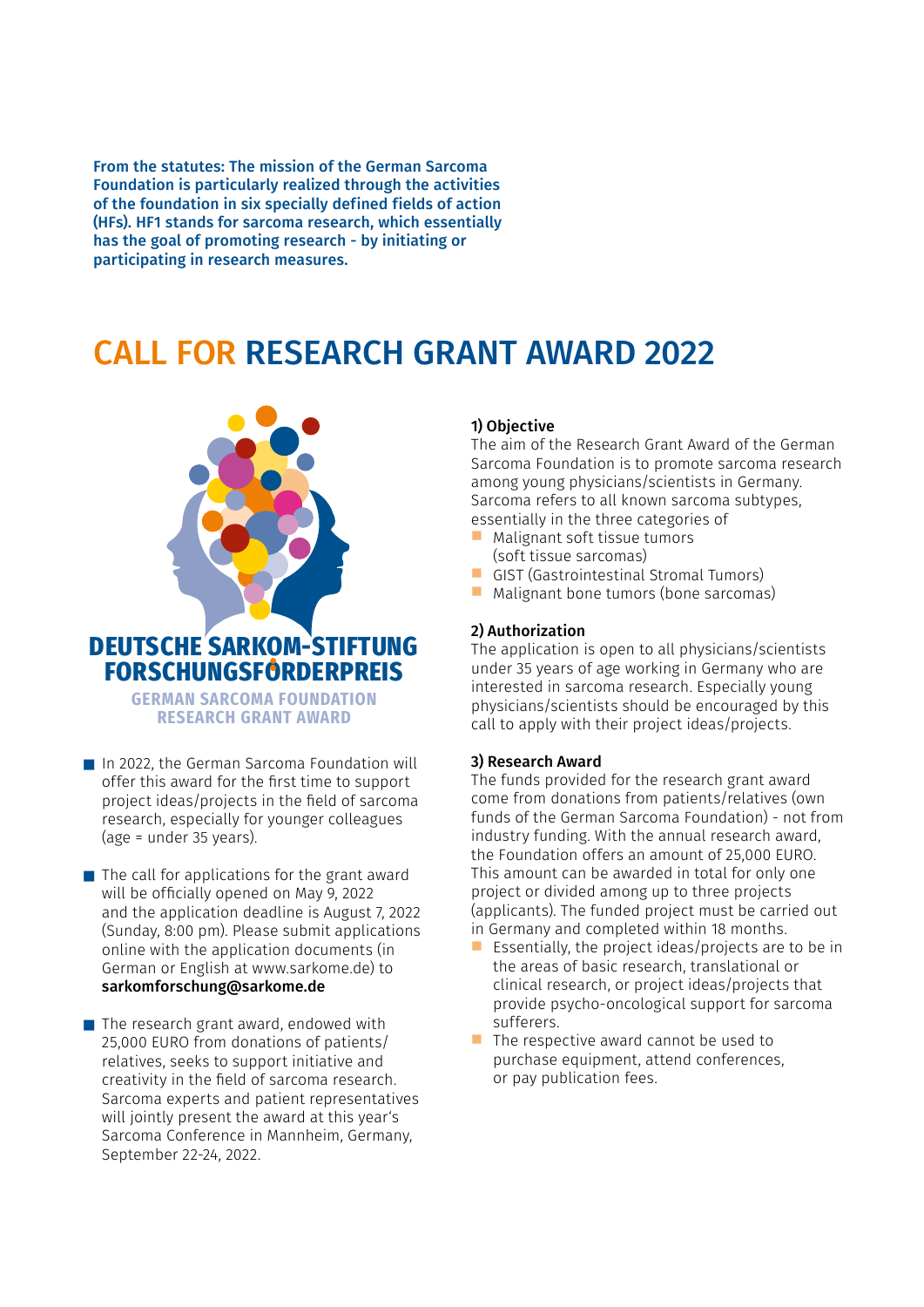

**Note:** In this call for proposals, no applications can be accepted from general areas such as care research, education/training, improvement of information/communication, optimization of care/ organizational structures or quality management/ assurance. But: The German Sarcoma Foundation sees itself as a "join-in organization" and is open for initiatives and ideas. If you have any suggestions in these areas or beyond, we would be pleased to hear from you directly.

# 4) Application/Application Procedure

All applications must be submitted online to the German Sarcoma Foundation at

sarkomforschung@sarkome.de

before the deadline.

Each application must include the following components:

- n Short cover letter - with note of support from the clinic, institute, research institution, etc. with signature of the respective head.
- n Three application parts: Part 1 = Project application/outline, Part 2 = Curriculum Vitae,

Part 3 = Data protection statement. The call text and forms are available on the website of the German Sarcoma Foundation in German and English and can be filled out and submitted in the corresponding language.

# 5) Requirements for applications

Project ideas/projects may be submitted by individual applicants or by teams/working groups. All applications/proposals must include future project ideas/proposals. Applications with ongoing projects, e.g. to fill funding gaps or including outdated or incorrect research project proposals, will not be accepted.

All required information should be clearly and compactly stated in the forms provided; additional (but please brief) attachments are possible.

# 6) Application Deadline

All applications must be submitted by **August 7, 2022** (Sunday, 8:00 pm). Late or incomplete applications will not be considered. Without the three - completed - application parts/forms mentioned under point 4, the application will be considered incomplete.

# 7) Review of applications

All applications received will be reviewed by an expert jury (consisting of national/international sarcoma experts and experienced patient representatives) and the winner(s) will be selected. The selection by the jury is final and cannot be appealed. (There is no right of appeal.)

The submitted project ideas/projects will be evaluated according to criteria such as:

- n Relevance for sarcoma research (Rationale, "Unmet Medical Need," patient needs, etc.)
- $\blacksquare$  Potential outcomes, patient benefits
- $\blacksquare$  Basis/benefit for further research (e.g. based on this research)
- $\blacksquare$  Feasibility, financial feasibility
- $\blacksquare$  Originality

# 8) Announcement of the winner(s)

The selected winner(s) will be announced at the annual sarcoma conference. This will take place in the call year 2022 from 22-24 September 2022 in Mannheim. The announcement is connected with (a) brief presentation(s) of the project idea(s), the project proposal(s).

#### 9) Award payment

The winner(s) will be provided with a letter containing all terms and conditions of the award. The winner(s) and their respective institution must formally accept the award and agree to the terms of the award, whereupon the award will be paid to the candidate's institution.